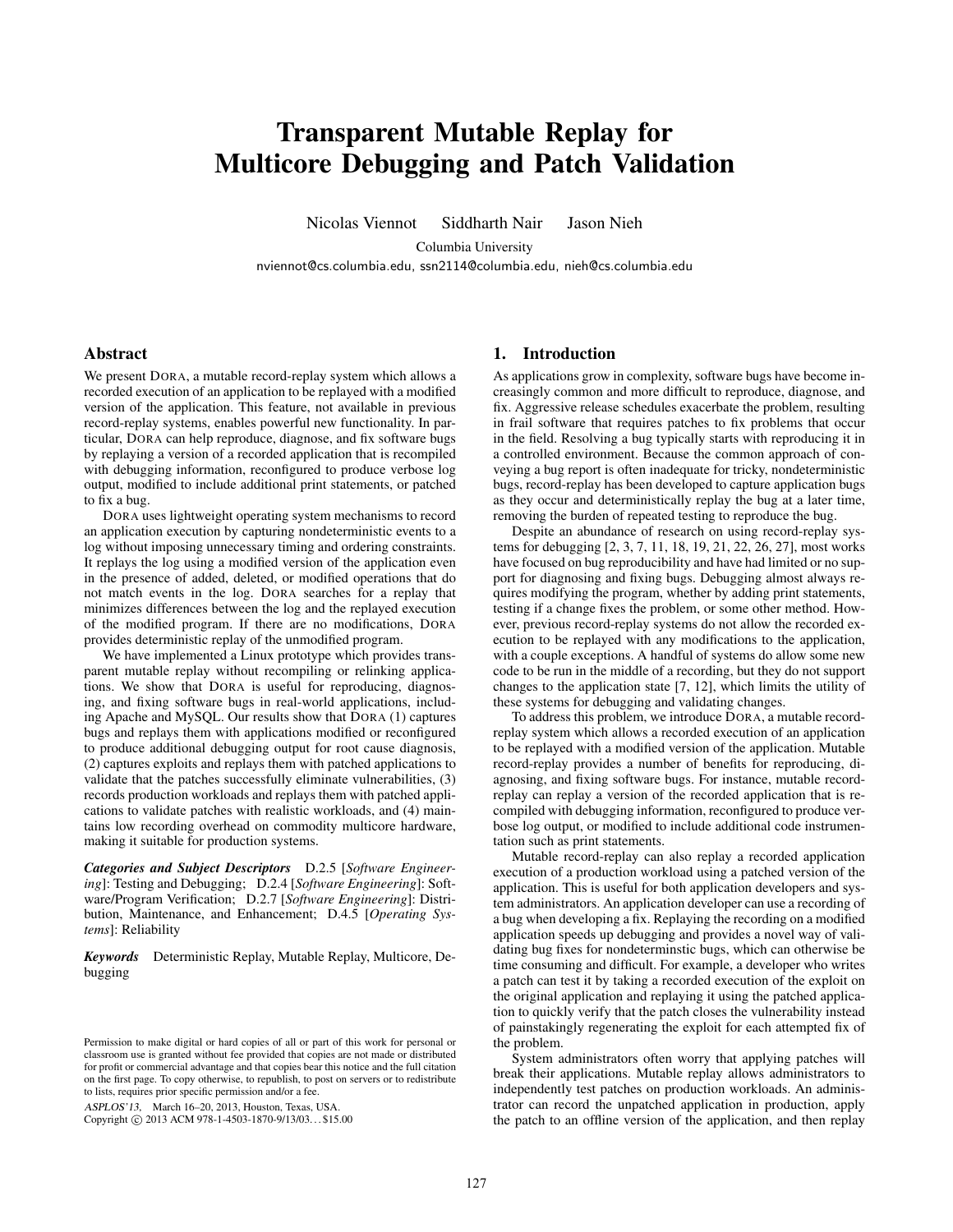the recorded execution using the patched application. If the replay succeeds, the administrator will be more confident that the changes will not introduce regressions.

Mutable replay complements traditional quality assurance testing. Quality assurance provides broad coverage but fails to handle many corner cases, which is why bugs arise in production in the first place. In contrast, mutable replay isolates actual bugs that occur in production. These bugs can be timing and configuration dependent, so some surface very rarely. This coverage is often not possible with traditional testing due to nondeterministic program behavior. Furthermore, mutable replay provides fast turnaround time, enabling a bug to be replayed quickly and directly tested against application changes that attempt to fix the problem. This not only speeds up debugging, but also provides a way to validate bug fixes for nondeterminstic bugs, which can otherwise be much more time consuming and difficult.

DORA consists of three components: (1) a recorder that records application execution to a log, (2) a replayer that can replay a modified version of the application using the log, and (3) an explorer that uses the replayer to find the execution of the modified program that best corresponds to the log file. The recorder and replayer build upon our previous deterministic record-replay engine, Scribe [16].

The recorder operates primarily at the interface between applications and the operating system (OS) to transparently record an application's nondeterministic interactions. It avoids imposing unnecessary timing and ordering constraints that would hinder mutable replay with a modified application. To aid mutable replay, the recorder also logs deterministic interactions to detect and resolve any differences between the recorded application execution and the replay of a modified version of the application.

The replayer replays a previously recorded execution using a modified version of the application, matching events from the original log with the actions of the modified program. If the application used for replay is the same as the one recorded, the replayer provides deterministic replay of the unmodified application. However, if the replayed application's behavior diverges from the original's, the replayer gathers information for the explorer about the new code path the program was trying to execute and waits for instructions on how to proceed. Because it operates at the OS level like the recorder, the replayer has access to sufficient OS semantics to understand why a replay diverges from the original execution and can leverage these semantics to help the explorer.

The explorer evaluates several possible execution paths to find a successful mutable replay. It performs a best-first search for an execution of the modified program that is as close to the original execution as possible according to some cost function  $d$ . It begins by replaying a recorded execution on a modified program. When the replay diverges from the original execution, the explorer tries to determine why. For example, suppose the modified program made an unexpected printf() call. This could be a new call to produce debugging information, or it could simply occur earlier than expected because code was deleted. The explorer chooses the most promising possibility and communicates its decision to the replayer. This process repeats until a successful execution is found.

DORA is designed to handle an wide range of real-world programs, including multi-threaded applications. It can support a broad range of useful application changes, but cannot support arbitrary changes; major changes to the process layout or shared memory layout are not supported. Despite this limitation, DORA is useful in a wide range of real-world use cases for testing, debugging, and validating application changes. In fact, we even found a previously unknown bug in Apache using DORA [1]. DORA's usefulness in practice makes sense given that bug fixes tend to be relatively small and rarely change core application semantics [13, 29].

We have implemented a DORA Linux prototype that runs on commodity multicore hardware without changing, relinking, or recompiling applications or libraries. Our experimental results with over thirty different application changes show that DORA can (1) record unmodified real-world multi-threaded applications with less than 10% overhead on multicore hardware, (2) replay applications that have been reconfigured to produce verbose debugging output or modified with added debugging instrumentation, (3) replay real exploits on patched applications to verify that the patches close these vulnerabilities, and (4) replay benchmark workloads to validate application patches and version upgrades despite changes in thousands of lines of code.

We present the design, implementation, and evaluation of the DORA mutable replay system. Section 2 provides a definition of mutable replay. Section 3 describes the DORA recorder. Section 4 describes the DORA replayer. Section 5 describes the DORA explorer and presents an example illustrating the use of the system. Section 6 presents some of the guarantees that can be made about the system's behavior. Section 7 discusses limitations of the current system. Section 8 presents experimental results. Section 9 discusses related work. Finally, we present some concluding remarks and directions for future work.

## 2. Mutable Replay Concept

Since mutable replay is a previously undefined concept, we begin by presenting a definition. Let  $e$  be the recorded execution of some program  $P$ . Let  $E'$  be the set of possible executions of  $P'$ , a modified version of P. A mutable replay of  $e$  on  $P'$  will then be an execution  $e'$  in  $E'$  such that the differences between e and  $e'$  are a result of the differences between  $P$  and  $P'$ .

The difference between two programs includes not only differences in their executables, but can also include changes in input and environment, such as environment variables, the file system, and host-related information. Note that there is not always a clear mapping from input in the original program to input in the modified program. For example, the original program could read more bytes from stdin than the modified program.

Since some executions in  $E^{\prime}$  are intuitively preferable to others, we introduce the concept of a d*-optimal mutable replay*, an execution in  $E'$  that is optimal according to a cost function  $d$ . The cost function measures the difference between the original execution and the mutable replay. The value returned by  $d$  reflects the minimal cost of transforming the execution  $e_1$  into a candidate execution  $e_2$ . A lower score is better, scores can be negative, and the score must be the lowest when  $e_1$  is identical to  $e_2$ . A d-optimal mutable replay  $e_d$  of an execution e on P' satisfies  $d(e, e_d) = min_{e' \in E'} d(e, e').$ There is always at least one d-optimal mutable replay for a given execution  $e$  and a program  $P'$ .

Finding the d-optimal mutable replay is undecidable in the general case. To show this, we first observe that finding the doptimal mutable replay requires running  $P'$  because predicting the executions of a program is undecidable. Suppose  $P'$  has an added infinite loop at its beginning. Then, when running  $P'$ , the replayer will loop infinitely since detecting an infinite loop is undecidable. Thus, finding the d-optimal replay is undecidable.

Even in the subset of cases in which finding a d-optimal mutable replay is decidable, it is still NP-hard with respect to the number of events in the log. Consider a program  $P'$  which only adds a read() system call of n bytes. There are  $O(2^n)$  possible results of this call. In addition, arbitrary signals could be delivered between any two instructions. If the program is threaded, they are many possible thread interleavings. Since differences in signal delivery and thread interleaving could theoretically cause radically different behavior, and since determining the future execution of a program is undecidable, a mutable replayer must consider every possibility,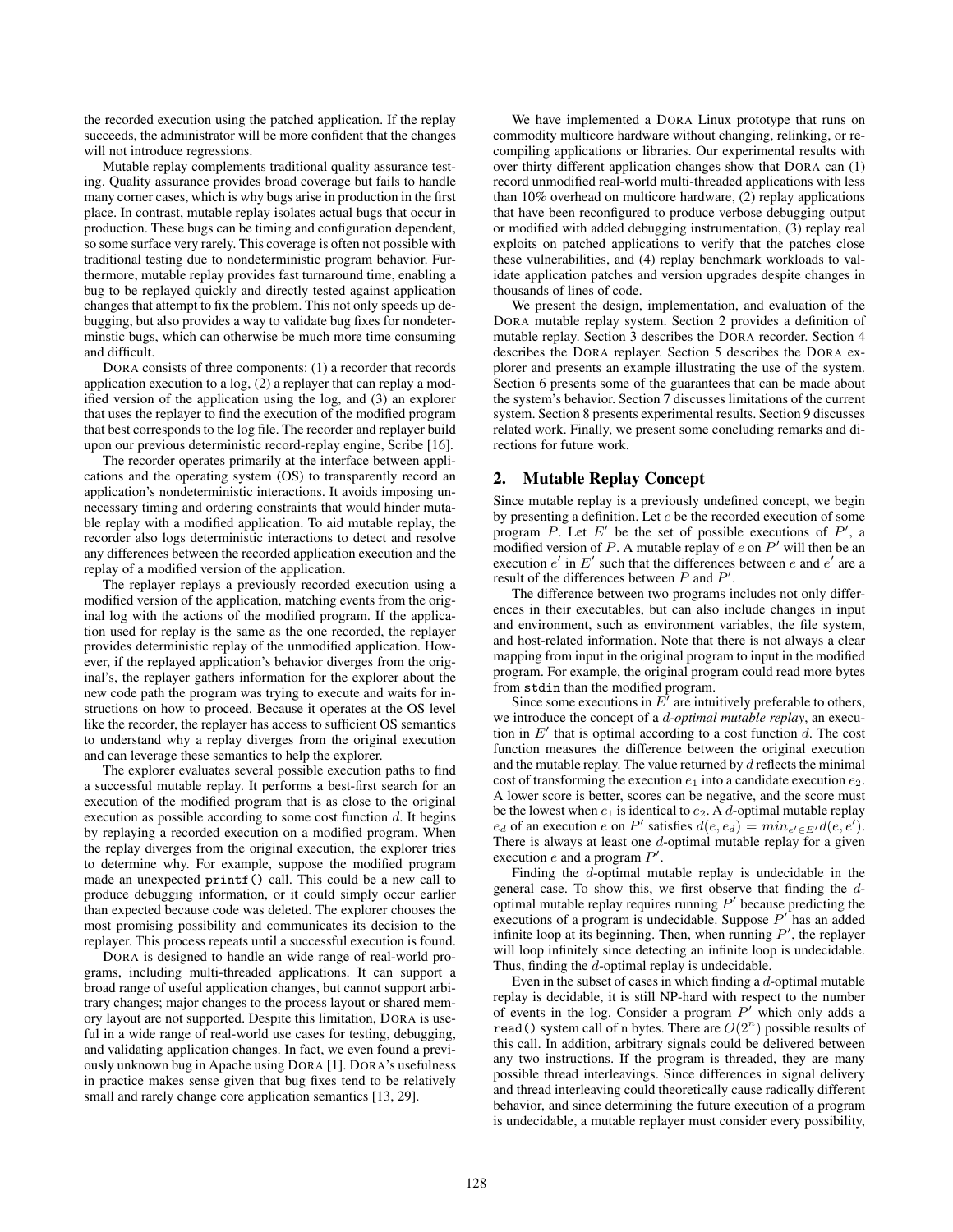```
int main() {
 printf("%d\n", time(NULL));
 return 0;
}
```
Figure 1. Original program

```
int main() {
  FILE *out = fopen("output", "w");
 fprintf(out, "%d\n", time(NULL));
 return 0;
}
```
Figure 2. Modified program

which is infeasible. Thus, no mutable replay system can efficiently find a d-optimal mutable replay in all cases.

Fortunately, however, many useful changes to programs are modest in size and scope. In particular, bug fixes tend to be relatively small and rarely change core application semantics [13, 29]. The same is typically true of code instrumentation added to a program for debugging. Based on this observation, we designed DORA with a  $d$  function that has useful properties for testing and debugging. In this context, Section 8 shows that DORA is able to find doptimal mutable replays in practice using real-world applications. Furthermore, Section 6 presents guarantees that can be made about the optimality of DORA's approximation algorithm.

A simple example may help further clarify the concept of mutable replay. Figure 1 shows a program that prints the current time in seconds to stdout. Figure 2 shows a modified version of the original program that instead writes the output to a file. Intuitively, we want the gettimeofday() call in the replay of the modified program to return the same time returned in the recorded execution of the original program. We will show that DORA does this, producing a d-optimal replay with the cost function described in Section 5.

# 3. Recorder

DORA's recorder builds upon our Scribe work on lightweight OSlevel deterministic replay on multiprocessors [16]. The Scribe engine provides four key benefits for mutable replay. First, operating at the OS level avoids tracking low-level hardware nondeterminism that is unnecessary for application replay and would significantly complicate mutable replay. Second, DORA records the execution of system calls in a manner that enables system calls and their effects on the kernel to be fully executed during replay. As discussed in Section 4, this is essential for mutable replay because there are times when DORA must transition processes from controlled replay to live execution to enable mutable replay. Third, DORA's recorder can record the execution of multiple processes and threads with low overhead on production systems. Finally, DORA's recording is transparent to applications. It does not require changing, relinking, or recompiling applications or libraries, and it supports programs written in any programming language.

The recorder operates on a group of tasks (threads and processes), which we refer to as a *session*. DORA records interactions between the session and its external environment, such as incoming network packets and nondeterministic interactions between tasks, in a manner which accommodates application changes during replay. DORA also records deterministic information to help detect changes in an application's execution path during replay.

The recorder saves the recorded execution to a log file. Figure 3 shows the tail of the log file generated by running the simple program in Figure 1. We excluded 83 events related to program initialization, including execve() and C library bootstrapping events.

```
// 83 initialization events
  - cut -munmap(0xb76e1000, 968e) = 0rdtsc = 000057ed322904cf
time(NULL) = 0x4f9bd2e7fstat(1, 0xbff8d684) = 0
mmap(0, 1000, 3, 34, -1, 0) = 0xb76ea000
write(1, 0xb76ea000, 11) = 11
ext(0) = 0
```


The last two initialization events are shown. The rdtsc event corresponds to seeding a random generator from the C library by reading the time stamp counter of the CPU. The log also includes several system calls and information about their arguments.

#### 3.1 Nondeterministic Interactions

To replay an execution deterministically, the timing and ordering of nondeterministic interactions between tasks must be recorded. To enable mutable replay, DORA must also be resilient to changes in the application behavior which add or remove nondeterministic system calls. We highlight how key interactions involving system calls, signals, and shared memory are handled.

*System calls.* The ordering of system calls that access shared resources causes nondeterminism if at least one call modifies the resource. For instance, a write() and a read() on the same pipe are *related system calls* since they access a shared resource and their relative ordering matters. Preserving the order of related system calls during replay ensures that recorded racy behavior is maintained in the replay. To provide this deterministic behavior, DORA operates at the OS level to capture concurrency at the same level of granularity as the OS. DORA leverages kernel code that already serializes access to shared kernel objects to record and enforce a partial ordering of all related system calls. This is in contrast to previous approaches [11, 26] which impose a total ordering of system calls. Such approaches do not scale well for multicore and do not work for mutable replay. Application changes are likely to change the number and order of system calls, making a total ordering of system calls too restrictive for replaying an execution using a modified program.

Shared objects tracked by DORA include inodes, files, filetables, memory maps, process credentials, process states, and system-wide properties such as the hostname and mount points. To keep track of access ordering, every resource is assigned a globally unique identifier and a serial number indicating the order of access. For each resource a system call accesses, DORA increments its serial number and records its identifier and serial number. This allow the replayer to deterministically reproduce the access sequence.

*Signals.* The delivery time of signals is another source of nondeterminism. Signals are normally delivered in two steps in the kernel. First, the sender process sends a signal to the target process, which is marked as having a signal pending. Second, the target process detects and handles the pending signal when it returns to user space from kernel space. If the target process is executing in user space on another core, an inter-processor interrupt will force it into kernel space, where it will detect the pending signal. Replaying this behavior can be challenging because it requires interrupting the target process at the exact same instruction as during its original execution. Previous approaches [5, 6, 9, 10] have relied on hardware providing a cycle accurate instruction counter [25], but this does not work for CPUs without such counters and does not work for mutable replay. Application changes are extremely likely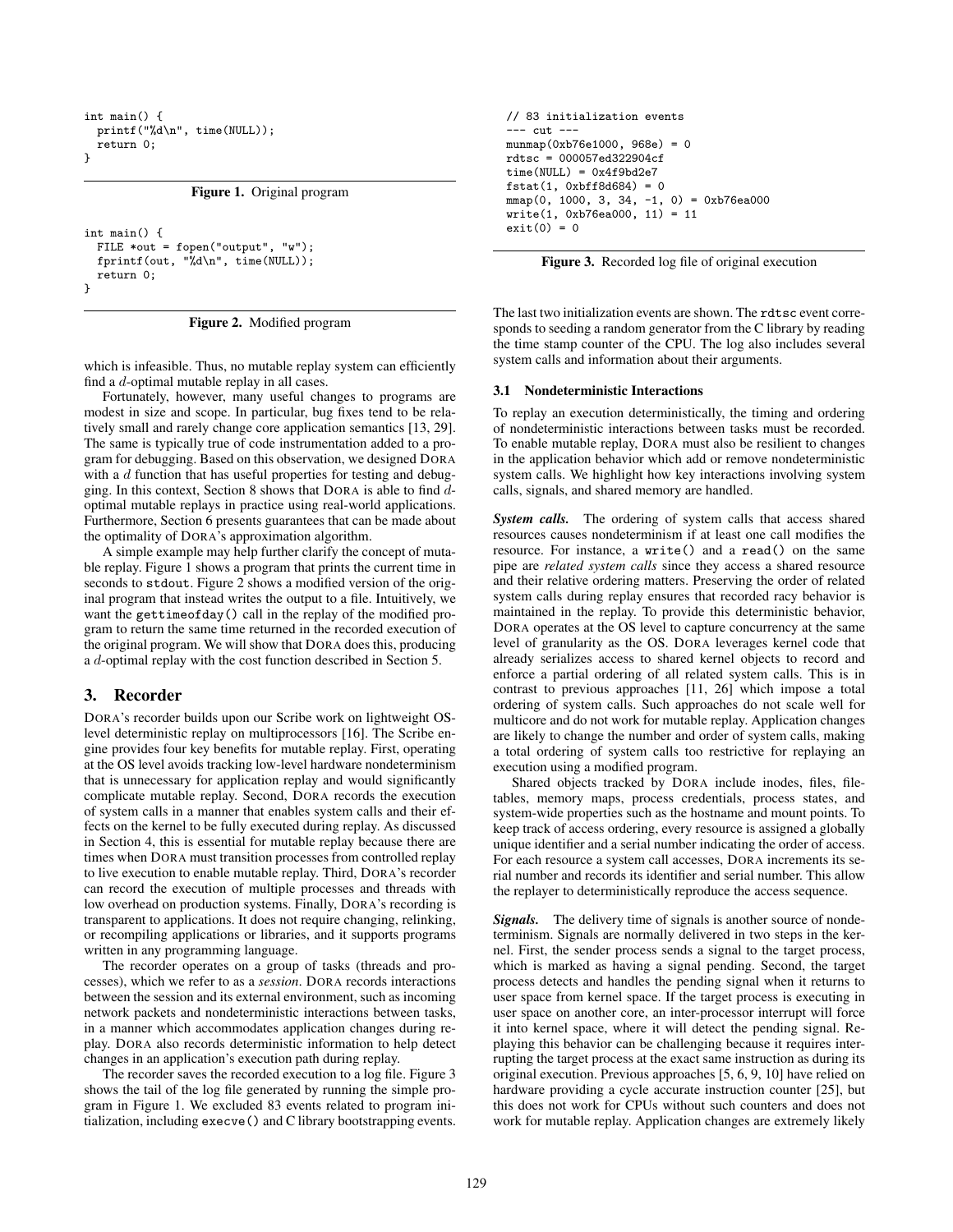to change the number and ordering of instructions, rendering the counter values useless.

To address this problem, DORA defers signal delivery to locations called *sync points*. Sync points are well-defined locations in an execution which deterministically cause the process to enter kernel space, such as system calls, traps due to division by zero, and page faults due to shared memory accesses, as discussed further below. By only delivering signals at sync points, DORA effectively converts asynchronous events into synchronous ones and does not require special hardware or application modifications. This also makes it much easier to replay using an application with modified signals. Note that this behavior complies with the POSIX semantics of signals.

Delaying signal delivery to sync points may introduce some latency in the application. However, our previous work on Scribe [16] shows that sync points occur quite frequently in common desktop and server applications. Our evaluation showed that deferred signals were delayed by less than 100  $\mu$ s on average with a maximum delay of less than 1 ms, so this latency is generally imperceptible. Furthermore, the vast majority of signals were delivered immediately because the target process was already in a sync point when the signal was sent. This is not surprising given that processes often stay in a sync point for a prolonged period of time. For example, a process blocking on I/O in a system call is in a sync point. While a process is in a sync point, signals are delivered immediately and need not be deferred.

*Shared memory.* Shared memory accesses cause nondeterminism arising from the order in which threads and processes read and write to the same memory locations. Memory is shared either implicitly, as with threads that share an entire address space, or explicitly, as with processes that share a common memory mapping. Since processes typically access multiple locations on a page during a given time interval because of spatial and temporal locality, DORA tracks memory accesses at a page granularity by managing page ownership with the help of the hardware page protection mechanism. Each shared memory page is assigned an owner process or thread for some time interval. The owner can exclusively modify that page during that interval and treat it like private memory. Thus, DORA does not need to track every memory access during such periods. Transitioning page ownership from one process or thread to another is done using a concurrent read, exclusive write (CREW) protocol on memory pages with some optimizations [16].

To ensure that ownership transitions occur at precisely the same location in the execution during both record and replay, previous approaches [5, 6, 9, 10] have relied on cycle-accurate hardware instruction counters. An ordering this precise is not resilient to application changes, so it does not work for mutable replay. To address this problem, DORA defers ownership transitions until the owner reaches a sync point. As with system calls accessing shared resources, a memory event is logged for the thread that accesses shared memory. The event includes a page identifier and a per page serial number indicating the order of access; this process is similar to the one for system resources.

DORA implements this CREW protocol by creating a *shadow page table* for each thread, which is a private version of the shared page table. If a thread does not have ownership of a page, its shadow page table entry (PTE) access privilege bits are cleared. When a thread tries to access a page owned by another thread, it triggers a page fault, notifies the owner, and blocks until access is granted. Note that while the thread is blocked, it is in a sync point, so it can immediately release pages to other requesting threads, which prevents deadlock [16]. Once the page owner reaches a sync point in its execution, it transfers the page ownership to the thread requesting access, which then returns from its page fault handler. Recording performance can be negatively impacted for applications that exhibit an enormous number of ownership transitions. Nevertheless, DORA performs well for a wide range of real-world applications as shown in Section 8.

#### 3.2 Additional Information for Mutable Replay

In traditional replay, all deterministic information need not be recorded because it will be regenerated during replay, but in mutable replay, the modified application may behave differently even in deterministic sections of code. DORA's recorder stores additional deterministic information in the log to help the replayer detect differences between the original and replayed executions as early as possible. Since DORA provides deterministic replay for unmodified applications, it does not need to record the additional deterministic information in production, but instead records such information afterwards by replaying the original execution and recording additional deterministic information as needed.

As part of this process, DORA records all system calls executed, not just those involved in nondeterministic interactions. DORA records the system call number, arguments, and return value for each system call. For arguments that are pointers, DORA follows the pointer chain to record the actual memory contents, which are used during replay to see if two system calls are equivalent. By recording memory contents instead of the pointer values, DORA is more tolerant of memory layout changes caused by application modifications.

DORA also records the virtual addresses of shared memory accesses, allowing the replayer to match shared memory access to detect divergence. However, this mechanism means that changes to the memory layout of writable shared memory affecting page boundaries can cause DORA to incorrectly replay data races. Fortunately, a recent study of common security patches indicates that a vast majority of application patches [13] do not make such changes.

Finally, when performing mutable replay, the modified application may introduce system calls that are nondeterministic and environment dependent. DORA addresses this issue by recording two additional types of information during the original recorded execution. First, DORA stores additional information for mutable replay to ensure that nondeterministic actions that occur during the modified application replay but not during the original recorded execution are consistent with the recorded execution. For example, DORA periodically records timing information to ensure that timerelated functions are consistent. If a new gettimeofday() call is present in a replayed execution, the replayer can report a time that is consistent with other values replayed from the recorded execution. Second, DORA records other information about the execution environment so that new system calls in the modified application behave as they would have in the environment in which the program was recorded. For example, the recorder stores host information in case the modified application requests it with a new uname() or gethostname() call.

## 4. Replayer

DORA's replayer replays the originally recorded execution using either the original program or a modified program. It requires that the execution is replayed on a machine which supports all the recorded instructions. For example, a program that uses SSE instructions when it is recorded cannot be replayed on a machine without SSE instructions unless it is recompiled to use a different ISA. The replayer uses the recorded log file to generate a separate log file per task. Each task is replayed independently, but the replayer enforces the recorded order of access to shared resources.

A key aspect of the replayer is that it can transition a task or a group of tasks from controlled replay to normal execution. This feature is essential for mutable replay because a modified program may have new code to execute that is not part of the recorded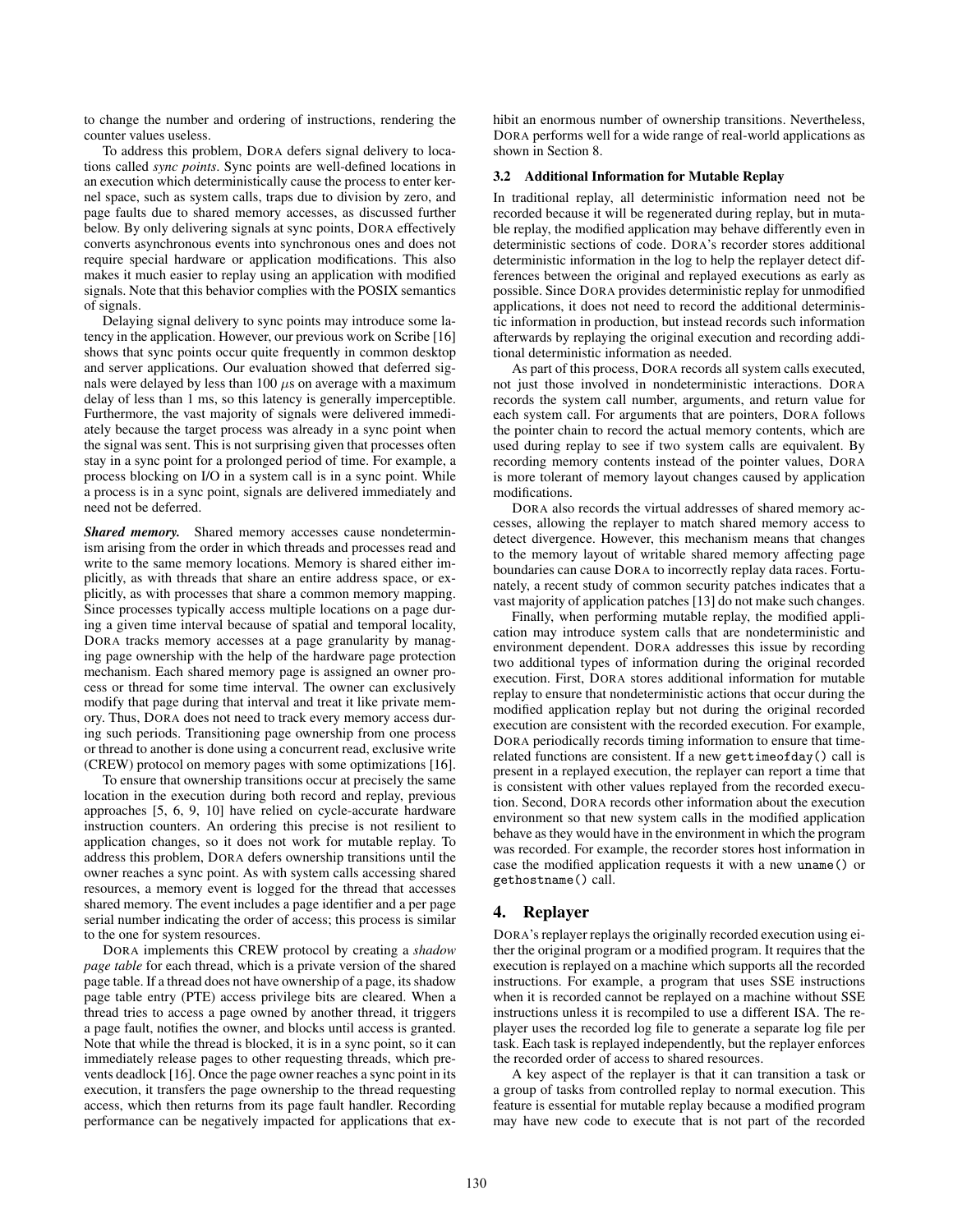execution. DORA can run such code at any time because it fully executes system calls and their effects on the kernel during replay. Many other replay systems only emulate the effects they have on userspace [11, 22], but this would prevent normal execution of the application from being enabled in the middle of replay.

As a task executes kernel code, the replayer compares the execution with what is expected in the log file. When the execution *matches* expected events in the log, the replayer ensures it behaves as it did in the original execution. System calls match if they have the same system call numbers and arguments. When an argument is a pointer to a buffer, DORA compares the contents of the buffers instead of the pointer addresses. Shared memory access events match if the access types and page addresses are the same. The replay ends successfully if all tasks terminate after consuming every recorded event. A replay that uses an unmodified application will always end successfully in this manner.

However, if a replaying task is about to execute a code path that does not correspond to the expected event, the replay has *diverged* from the log. The replayer conveys this to the explorer, which determines how the replayer should resolve the divergence. If the explorer determines that the replayer should continue replaying the current log, the unexpected event can be treated in number of different ways to try to resolve the divergence so that later events will match events in the log. For simplicity, DORA treats a divergence as one of two possible types of *mutations*, an *addition* or a *deletion*.

#### 4.1 Additions

An addition is an event added to the program. For example, a program could be modified by adding code that includes a new system call. A new event is most often a system call, but it can also be a new signal or shared memory access. When executing an event not in the log file, DORA has three main responsibilities. First, it must decide when to execute the new event relative to events already in the log file. System calls, signals, and shared memory events are often racy with respect to other processes or threads, so there can be many possible orderings. Second, it must ensure that the semantics of the event are consistent with the semantics of the recorded execution. Finally, it is useful to be able to deterministically reproduce these decisions in subsequent replays, as explained in Section 5.

To handle these responsibilities, the replayer switches the process that encountered the addition from controlled replay into *direct mode*. Direct mode switches the respective process to normal execution and enables DORA's recorder to record the execution. This adds a new event to the log and orders it with respect to other events in the log. The resulting log can then be later deterministically replayed with the same modified program. Once the process completes the additional operation, it returns to regular replay mode; no other process has left regular replay mode. We discuss how this is done in further detail for new system calls, signals, and shared memory accesses.

*System calls.* When encountering a new system call, DORA executes the call and records the execution as discussed in Section 3. This is possible because the replayer fully executes system calls and their effects instead of just emulating them, ensuring that it is possible to switch a process to normal execution at any time. DORA further instruments various system calls to ensure that the new system call behaves consistently with the recorded execution. The specifics of this depend upon the semantics of the added system call. We highlight system calls that deal with three important types of issues: environmental or timing information, resource allocation, and sockets.

For system calls that request environmental information or timing information, DORA ensures that the return values are made consistent with the information in the original log. This includes

gettimeofday() and gethostname(). For example, if a new gethostname() call is executed, DORA already recorded such environmental information and ensures that the name reported is the same as what was already recorded.

For system calls that request new resources, DORA ensures that assigned resources do not conflict with those used by the replayed execution. For example, if a new page in memory is allocated, DORA ensures that its address will not conflict with those used in the original program. If the system call manipulates an existing shared resource, the respective resource serial numbers are renumbered to account for the new event.

DORA simply executes new socket-related system calls during replay except when dealing with data streams originating from outside the session. To deal with data streams, such as external sockets, DORA registers fake backends to the corresponding file descriptor. Socket system calls related to those data streams will simply manipulate the recorded network data. For example, if a read() on a network socket is changed to a recvmsg() on the same socket, DORA provides the appropriate data. If a new read () from a socket tries to access more data than recorded, 0 is returned to indicate end of file.

*Signals.* When encountering a new signal, such as from a modified application with a new kill() call, DORA needs to determine when to deliver the signal to the target process. The replayer does this much as the recorder does. Like the recorder, the replayer defers signal delivery until the target process encounters a sync point. This ensures that signal delivery can be replayed deterministically during subsequent replays.

*Shared memory.* When encountering a new shared memory access, DORA needs to determine how to interleave the access with other accesses. As in recording, a page fault occurs when a replayed process tries to access a shared page that it does not own, and the process must acquire ownership of the page. Once the process obtains ownership and completes the memory access, it releases ownership to the previous owner at the next sync point to ensure that the access order in the original execution is respected. The new memory events are added to the log file and the original serial numbers are reordered as necessary to ensure that subsequent replays based on this log deterministically perform the memory access in the same way.

#### 4.2 Deletions

A deletion corresponds to the removal of events from the original log file and implies that the unexpected event matches a later event in the log. The replayer deletes the intermediate events. There can be several possible matches for an event if the event occurs several times later in the original log. DORA identifies possible matches and reports each possible match to the explorer. Because it is expensive to process many events and it becomes increasingly unlikely to find a match that will result in a successful mutable replay if an extremely large number of events need to be deleted, DORA imposes a cap on the number of events it can remove for a deletion. The cap is 10,000 events in our implementation. We present further detail regarding deletions that involve system calls, signals, and shared memory accesses.

*System calls.* Most system calls do not have any side effects in the log file, so not executing a call itself is all that is necessary to delete it. If the system call involves a shared resource, DORA also renumbers the serial numbers for the resource so that its serial number sequence does not contain any gaps. Deleting system calls related to external sockets does not remove the incoming data, since it is preserved as part of the stream of data associated with the resource. Data that is not consumed from a deleted socket system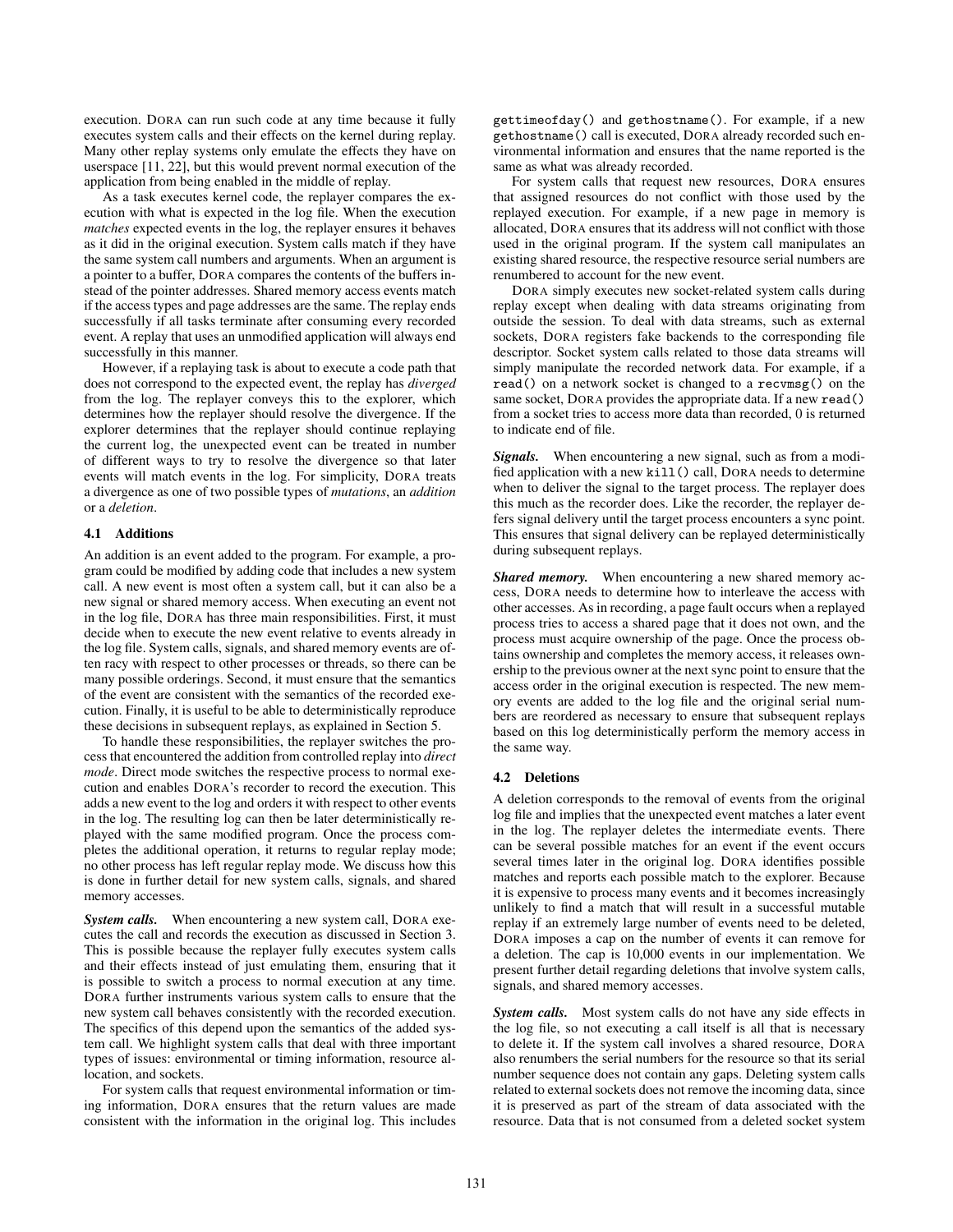call will eventually be consumed by other remaining or new system calls.

When a deleted system call was originally associated with the delivery of asynchronous events, the events must be relocated to other sync points. For example, consider a program that has a SIGALRM delivery scheduled on a getpid() sync point. If the new execution no longer calls getpid(), DORA must choose a new sync point at which to deliver the SIGALRM signal. DORA postpones the delivery of asynchronous events until the next sync point the application encounters. Choosing the next sync point is better than choosing the previous one because releasing page ownership prematurely would introduce spurious page faults in the application and could prevent DORA from respecting the original page access order. For example, suppose a thread writes to a page and then releases ownership of the page at the following sync point, which is on a system call. If the system call is removed and DORA moved the ownership release event to a previous sync point, it would occur before the access to the page. This access would then trigger a page fault and generate a new ownership acquisition event that may not respect the original ordering. Moving the release of ownership to the following sync point avoids this issue.

*Signals.* Deleting a signal involves deleting its source, which is typically a system call. System calls that deliver signals require additional consideration because their effects create multiple events in the log file. For example, removing a kill() system call must also remove the delivery of the corresponding signal. During recording, DORA associates delivered signals with their sources by using an incrementing global token used across the entire session. When a signal is about to be delivered, DORA waits for the source to be triggered or deleted, which respectively delivers the signal or omits the signal from being delivered.

*Shared Memory.* When deleting a shared memory access, the corresponding ownership acquisition event should not be executed. However, the previous owner still releases its page ownership so that its behavior is consistent with the original recorded execution. Asynchronous events associated with a deleted shared memory event are relocated to other sync points in the same manner as they are for system calls.

#### 4.3 Going Live

In rare cases, the entire log file is consumed before the modified application terminates. This can occur when the original application crashes, but the patched application avoids crashing. The replayer allows the session to *go live* and entirely transition from controlled replay to live execution. This enables the user to validate the correctness of the patch. Since DORA faithfully replays kernel actions, the system is always in a state that allows it to transition to live execution. Linux namespaces [4] create a consistent environment for processes before and after they go live. Examples of this are demonstrated in Section 8.

## 5. Explorer

The explorer uses the replayer to search for a d-optimal replay. When the replay diverges, the explorer must determine how to proceed. If this was the first divergence, the explorer decides whether the replayer should consider the mutation as an addition or a deletion. If there were previous divergences, the explorer might also tell the replayer to reconsider a previously detected divergence and explore a different path. In this case, the explorer provides the replayer with a new log file. Thus, the replayer needs no knowledge of the exploration algorithm.

The explorer treats the problem of finding the best mutable replay as a search through a tree  $T$  of possible candidate executions from a start node e, the execution of the original program, to one of many goal nodes, which represent executions in  $E'$ . This problem is different from most other search problems because (1) expanding a node can result in an infinite loop, (2) there can be virtually infinite goal nodes, and (3) the paths to the goal nodes are not known beforehand because determining the possible executions of a program in advance is undecidable.

Since an exact search is undecidable in the general case and NPhard even when it is decidable, DORA performs an inexact search using a modified uniform-cost search. For simplicity, DORA only considers additions and deletions. It does not consider, for example, input fuzzing or trying all possible racy paths. The algorithm performs the following steps:

- 1. Initialize  $T$  to contain the root node  $e$ .
- 2. Pick an unexplored execution in the tree with the lowest cost according to the cost function d.
- 3. Attempt to replay this execution on  $P'$ .
	- (a) If this replay succeeds, this execution is selected and the exploration concludes.
	- (b) Otherwise, the replay diverges on an unexpected event, and new nodes are added to the graph. One node represents an addition and the others correspond to each possible deletion. Each node has an associated log file so that nondeterminism in added system calls is reproduced exactly across replays. Go to step 2.

A useful feature of the explorer is that the end result of a replay up to a given node is recorded. Since this recording can be deterministically replayed, a mutable replay is easily reproducible. Furthermore, it is easy to compare two logs to see the differences between two executions. For example, a developer can compare the log of the originally recorded execution with the log of a mutable replay to understand how application modifications affected the replay.

For simplicity, we have implemented the explorer algorithm by replaying a new execution from the beginning of the log upon divergence. In reality, there is no inherent reason for executions to be replayed from the beginning since each child node's log only differs from its parent node's log after the point of divergence. For example, a checkpoint could be taken just before divergence occurs. Nodes created because of this divergence could replay from the checkpoint instead of from the beginning of execution [14, 15, 20].

While any function satisfying the properties specified in Section 2 can be used for  $d$ , we present a simple function that has useful properties for debugging purposes. Since matches are desirable and additions and deletions are undesirable, each match has a cost of  $-M$  and each addition or deletion has a cost of  $+1$ , where  $M > 1$ . We use a value of 3 for M in our prototype, but the process of selecting a mutable replay was relatively insensitive to the specific value. Using a negative cost for matches means that the explorer is unlikely to backtrack after making many contiguous matches. This also means that the uniform-cost search is not guaranteed to find the optimal replay even amongst the nodes it considers (additions and deletions). We made this decision because the number of nodes it would need to consider to guarantee correctness is exponential. Since the future execution of a program is unknown, even potential executions which seem very unpromising could theoretically match many later events in the log file and obtain a very good score. Thus, the search would effectively become a breadth-first search if  $d$  could only return non-negative numbers. Event logs may have billions of events long, so this would not be feasible.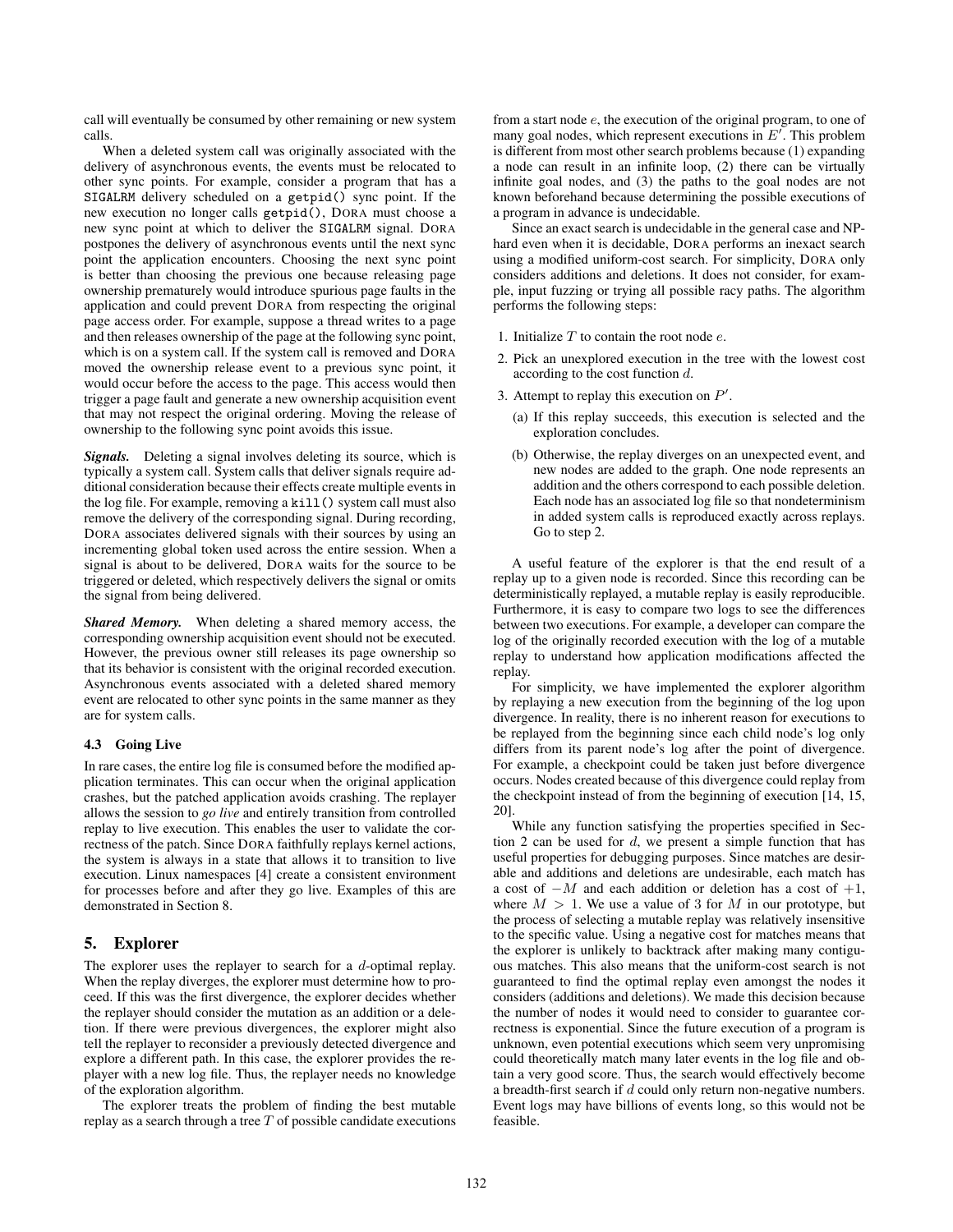```
munmap(0xb76e1000, 968e) = 0rdtsc = 000057ed322904cf
+ brk(NULL) = 0x9870000
+ brk(0x9891000) = 0x9891000
+ open("output", 577, 438) = 500
 time(NULL) = 0x4f9bd2e7+ fstat(500, 0xbff8d674) = 0
- fstat(1, 0xbff8d684) = 0
 mmap(0, 1000, 3, 34, -1, 0) = 0xb76ea000
+ write(500, 0xb76ea000, 11) = 11
- write(1, 0xb76ea000, 11) = 11
  exit(0) = 0
```
Figure 4. Mutable replay of modified program

*Example.* To make this process more clear, we return to the example introduced in Section 2, in which a program that prints the time to stdout is modified to write the time to a file. Figure 4 illustrates how the explorer replays the modified program in Figure 2 using the recorded execution shown in Figure 3 of the original program in Figure 1. The explorer starts by replaying the original log file on the modified program. The complete original log file contains 90 events, but Figure 4 omits initialization events, such as execve() and bootstrapping code from the C library.

The replayer matches the first 85 events successfully, which are all system call events, resulting in a cost of -255. At this point, the replayer encounters a brk() that does not match the time() call in the original log file and diverges. Upon divergence, DORA can treat brk() as an added system call or search the original log for a brk() call and delete intermediate events. Since no other call to brk() occurs in the log file, only the addition path is considered, resulting in a cost of -254 and an additional node in the tree of candidate executions.

Following this algorithm, replayer adds two more system calls: another brk() and open(), resulting in a cost of -252. A time() call is executed and successfully matches the expected call in the original log, ensuring that the time returned in the replayed execution is the same as the time in the original log. The match lowers the cost of the execution path to -255.

The changed program then executes an fstat(500, ...) in the replaying execution. Although the system call number is the same as the  $fstat(1, ...)$  in the log, the file descriptors passed as the first argument are different. This is treated as a mismatch. No subsequent matching fstat() calls are in the log, so this is treated as an another addition, increasing the cost of the execution path to -254.

Next, the application diverges on the call to mmap() since it does not match  $f$ stat $(1, \ldots)$ . For the first time in this example, the divergence can lead to a deletion or addition since there is a matching mmap() in the original log. The explorer creates two nodes, and explores the unexplored node with the lowest cost. In this case, these two nodes are the only unexplored nodes. The addition node costs -253 since there is a one point addition penalty. The deletion node costs -256 because there is a one point deletion penalty for removing one node and a three point bonus for matching mmap(). Therefore, the deletion node is selected. The addition and deletion of fstat() is effectively a *replacement* of the system call.

The modified program then runs a  $write(500, ...)$  in the replaying execution which is different from the write(1, ...) in the log. Although the function calls are the same, the file descriptors are different, so this is treated as a mismatch. Since no subsequent matching write() calls are in the file, this must be treated as an addition, increasing the cost of the execution path to -255.

Finally, the program calls exit(), which diverges from the  $write(1, ...)$  in the original log. The divergence can lead to an addition of exit group() or a deletion of write(1, ...), matching the exit\_group() in the original log. The addition node costs -254, the deletion node costs -257, and the unexplored node which added mmap() costs -253. The deletion node is selected.

Since the end of the log file has been reached, the explorer has found a successful replay with a cost of -257 and terminates. In this case, the explorer has successfully found a d-optimal replay. Although the explorer cannot prove this, the optimality of this replay is evident given the nature of the application modification.

From this simple example, we can observe that small code changes may significantly impact the behavior interactions of the application with the kernel API. The fopen() library call internally calls malloc(), resulting in two new invocations to brk(). Thus, even minor changes to high-level source code can result in relatively large changes to the low-level executable code.

## 6. Properties

We can make several useful guarantees about the behavior of DORA for certain classes of application changes.

PROPERTY 1. DORA *deterministically replays the original execution if the program is unmodified.*

In other words, DORA performs traditional deterministic recordreplay when the program is unchanged. This property also implies that DORA provides  $d$ -optimal mutable replay for all  $d$  for unmodified programs.

PROPERTY 2. *If all explored mutations are* safe*,* DORA *deterministically replays all events in the original execution with the modified program.*

For our  $d$ , a safe mutation is an addition that does not change any state which is read by the original execution. These additions may store state which is later read, but the original execution must not access this new data. This guarantee is quite useful for debugging because it implies that all behavior in the original program, including race conditions, will be preserved deterministically.

For example, a printf() changes the internal state of the program by modifying an internal buffer, but returns the program to its original state, assuming proper newlines. Therefore, adding a printf() to debug a race condition always preserves recorded races because it will not change the relative ordering of events in the log. DORA can also handle the creation of new files. Any new calls to open() will receive a file descriptor not used by the original execution, so DORA guarantees that the original behavior of the program will be unaffected.

As another example, consider memory changes, for both shared and private regions of memory. First, reading the value of a variable in memory is safe. This is true even if the read is from shared memory and triggers a page fault leading to a temporary ownership transition. Additionally, the program can allocate and write to pages that are unused by the original execution. To avoid conflicts, DORA always assigns new memory allocations to a reserved area that is isolated from the original memory mappings.

#### PROPERTY 3. DORA *does not guarantee deterministic replay when given a modified application with arbitrary modifications.*

As explained in Section 4, DORA does not evaluate all possible interleaving of additions. For example, when a printf() is added in two different threads without locking, the order in which the calls are executed is variable. DORA picks the first possibility it encounters during replay and enforces this ordering for subsequent replays. However, this ordering is not enforced across separate invocations of the explorer.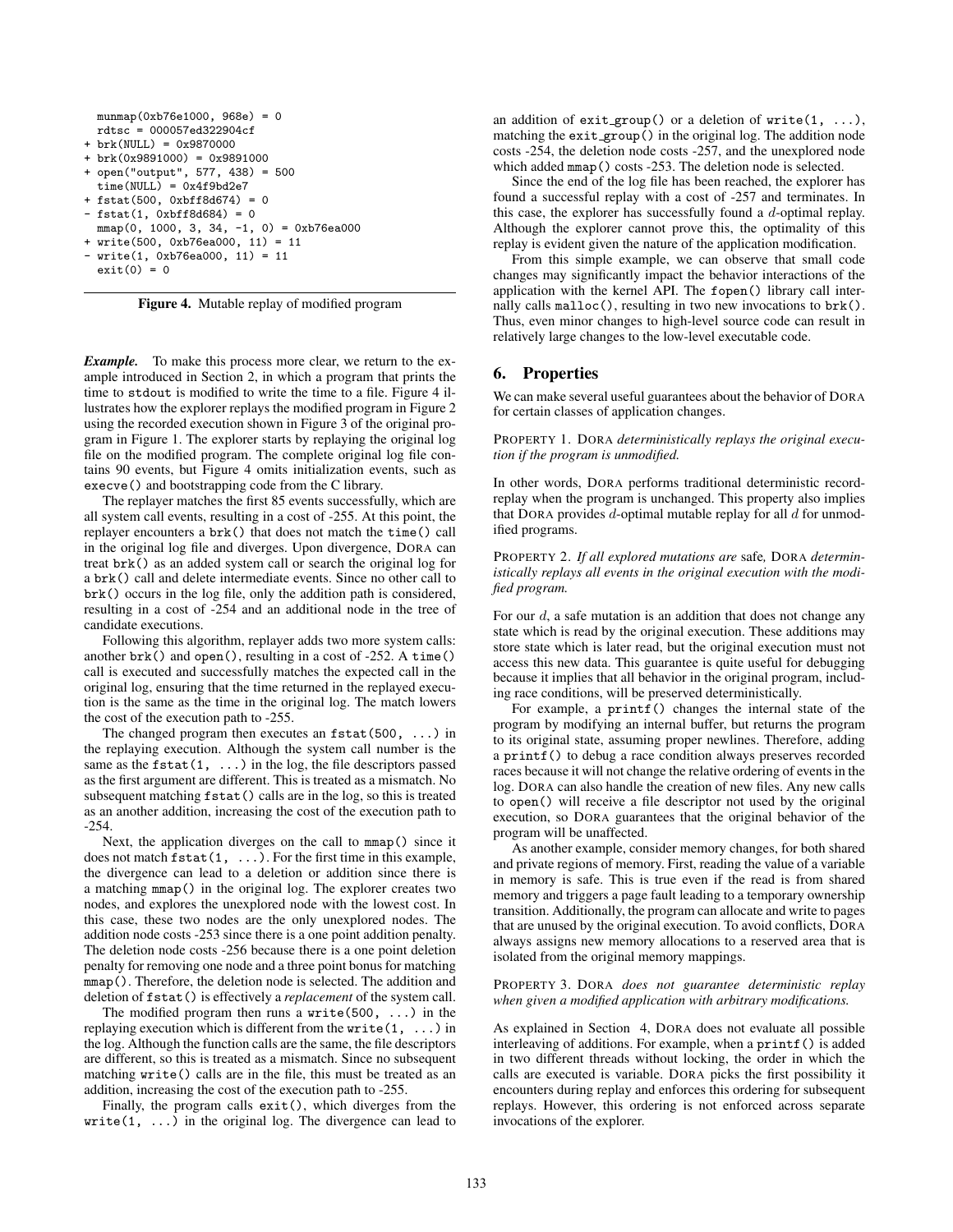PROPERTY 4. DORA *can deterministically replay a mutable replay of a modified application.*

DORA's explorer outputs the replay it selects to a log file. Thus, DORA can deterministically replay the original execution of the explorer using the modified program. This enables exact reproduction of a previously found replay, allowing DORA to be used iteratively.

# 7. Limitations

DORA has several limitations as it has no knowledge of application semantics. As a result, it only supports replay across application changes that do not alter core application or execution semantics.

For example, an exploit might add a new entry to a MySQL database. This entry would be assigned a particular id by MySQL, and would affect the ids of all later entries. A patch that removes the exploit would also remove the created entry, resulting in a mismatch between the ids assigned during replay and the recorded assignments. DORA would not find a d-optimal mutable replay because the core semantics of the execution have changed.

Additionally, DORA currently does not effectively support major changes in the layout of shared memory. If objects are relocated from a page to another, DORA cannot always preserve the original access ordering since DORA manages shared memory at the page level. DORA could be modified to track objects instead of pages by instrumenting the application. Even without this functionality, however, DORA is able to handle some changes to MySQL, which heavily uses shared memory.

Finally, DORA currently does not support process/thread layout changes. For example, if an application was originally recorded with 10 threads running, and is now reconfigured to run with 5 threads as part of the application modification, DORA does not provide a way to find a good mutable replay. Similarly, DORA has difficulty with applications that use green threads as small code changes may result in radically different schedules.

Thus, there are some types of changes for which DORA will not find the d-optimal replay. Fortunately, DORA produces enough information for the user to identify when these conditions occur. This allows the user to distinguish behavior caused by an application change from behavior due to DORA's limitations and makes DORA a useful tool for debugging and validation.

These conditions may seem restrictive, but they are often not an issue in practice because patches rarely change core application semantics. In a study of 60 patches each for MySQL, Apache, OpenSSL, and Squid, 83% resulted in only minor changes to the application behavior. Analysis of various security patches showed that over 75% only changed applications in minor ways [13]. This makes sense, as patches often attempt to fix an edge case in an application.

# 8. Evaluation

We have implemented a prototype of DORA in Linux. The recorder and replayer run in kernel space while the explorer runs in user space. Although the prototype only instruments a subset of the Linux kernel API, we demonstrated the functionality of this prototype in diagnosing and fixing bugs and measured its performance overhead with nine widely used real-world, multi-process, and multi-threaded applications and 32 different application changes involving thousands of lines of code. For our experiments, we used version 2.6.35 of the Linux kernel, Python 2.6.6, Cython 0.14, and UnionFs-Fuse 0.23. Measurements were done on a set of HP DL360 G3 servers, each with dual 3.06 GHz Intel Xeon CPUs, 4 GB RAM, and dual 18 GB local disks.

We recorded a wide range of applications with various workloads that exhibited bugs, as listed in the third column of Table 2.

| <b>Name</b>          | apache-upgrade       | redis-upgrade                      |
|----------------------|----------------------|------------------------------------|
| <b>Start Version</b> | Apache 2.2.19        | Redis 2.4.1                        |
| <b>Upgrades</b>      | $3(2.2.20 - 2.2.22)$ | $\overline{12}$ $(2.4.2 - 2.4.13)$ |
| <b>Commits</b>       | 277                  | 137                                |
| LOC                  | $5179 + 388$         | $2942 + 1154$                      |
| <b>Workload</b>      | httperf $0.8$        | redis-benchmark                    |

Table 1. Application upgrades

We verified that DORA can deterministically replay the original recorded applications and then replayed the executions with modified applications. Section 8.1 shows that DORA can replay these workloads using reconfigured or modified applications with additional debugging or other instrumentation. Section 8.2 shows how DORA can replay the exploits in Table 2 using patched versions of the applications to help developers verify that the bug patches successfully resolve the problems. It also shows how DORA can replay the workloads listed in the last column of Table 2 using the patched versions of the applications to help system administrators verify that the patches do not introduce errors in production workloads. Section 8.3 shows that DORA can verify production workloads on a series of release upgrades for the applications listed in Table 1. Finally, Section 8.4 presents record-replay overhead for the production workloads.

#### 8.1 Debugging and Diagnosis Techniques

We used a wide range of debugging and diagnosis techniques with the workloads listed in the third column of Table 2. Since our work focuses on diagnosing and fixing bugs, most of the problems involve known security vulnerabilities, as indicated by their Common Vulnerabilities and Exposures (CVE) identifiers. However, the apache-log scenario shows a previously unknown bug in Apache that we found with DORA, and the Redis scenario shows how to add retroactive logging without discussing a specific bug.

For each of these exploits, we show how DORA can be used to diagnose the cause of a bug. We consider debugging techniques an experienced developer might apply to identify the root cause of each problem. Table 3 lists the application changes needed to use various debugging and diagnosis techniques for each scenario. DORA successfully found the d-optimal replay for all of these application changes. Table 3 shows the needed replay mutations.

apache-log was originally intended to show how DORA could be used for retroactive logging, but ended up showing DORA finding a previously unknown Apache bug [1]. We wanted to use DORA to add user agent and referrer information to Apache log files, since these could provide useful usage statistics for a website administrator. Although the default Apache logging configuration will not log this information, DORA records all HTTP header information that the server receives. Thus, an administrator using DORA could modify a configuration file to include this information and replay the recorded execution with the modified configuration to generate the desired web server log.

However, doing this yields a log file with incorrectly truncated entries. This behavior was due to a previously unknown bug in Apache. In several places in code, Apache mistakenly assumes that a call to write() will either write the desired amount of bytes or fail, instead of checking the return value and calling write() until all the required bytes are written. We submitted a bug report and patch to Apache [1] which was accepted into the codebase.

apache-sec records an exploit of a heap overflow vulnerability that launches a denial of service attack against an Apache web server using only a handful of requests. By examining Apache's log, an experienced Apache developer will notice oddities in some of the requests, but will not have enough information to identify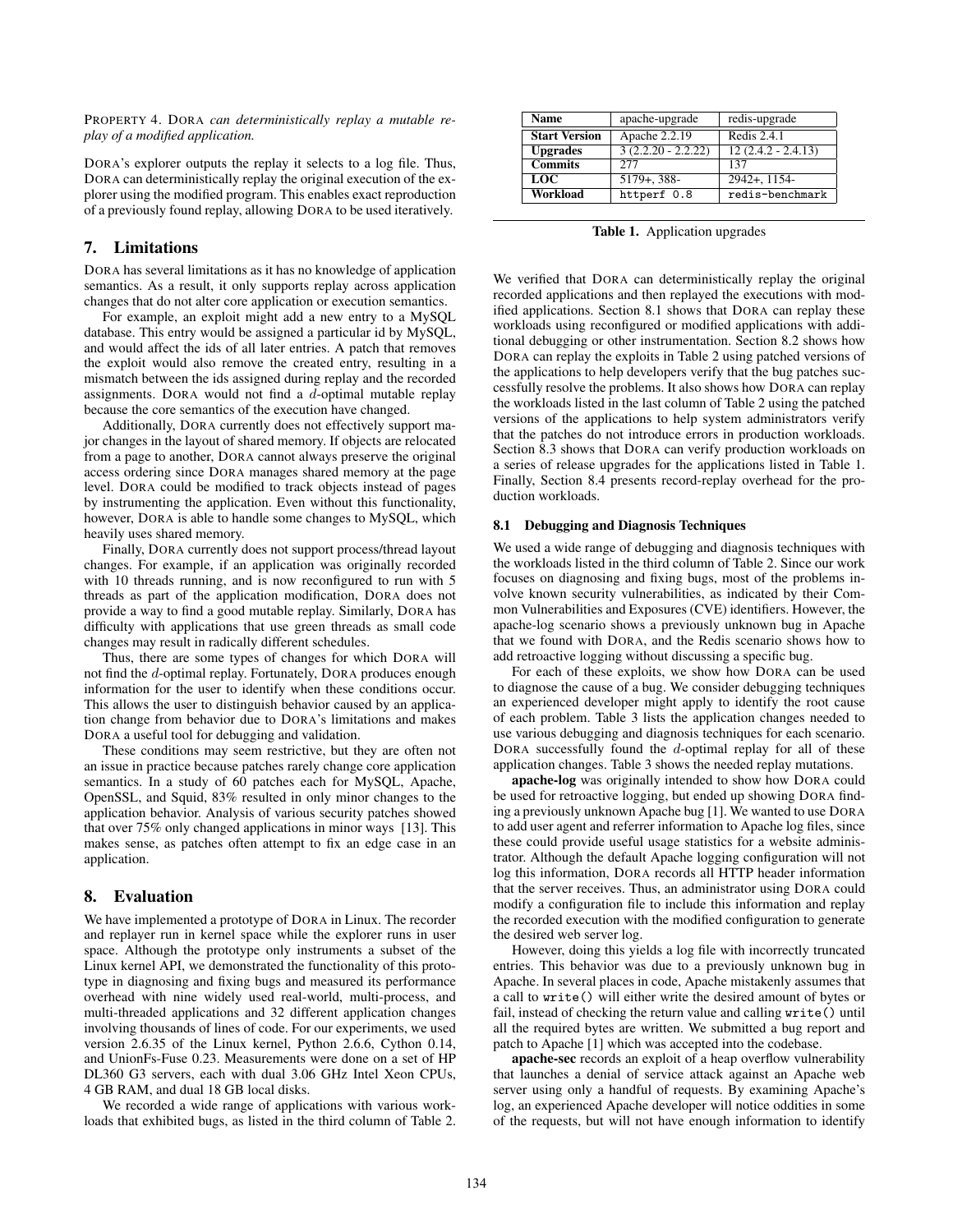| <b>Name</b> | <b>Description</b>            | <b>Problem/Exploit Workload</b>       | <b>Production Workload</b>         |
|-------------|-------------------------------|---------------------------------------|------------------------------------|
| apache-log  | Apache 2.4.2 web server       | Log format change (Apache Bug 53131)  | httperf 0.8 with 100KB web page    |
| apache-sec  | Apache 2.2.19 web server      | DoS attack (CVE 2011-3192)            | httperf 0.8 with 100KB web page    |
| exim        | Exim 4.69 mail server         | Privilege escalation (CVE 2010-4344)  | Send 1000 1KB e-mail messages      |
| mysql       | MySQL 5.0.67 database server  | Unauthorized access (CVE 2008-2079)   | sql-bench                          |
| nginx       | Nginx 0.8.14 web server       | Crash server (CVE 2009-2629)          | httperf 0.8 with 100KB web page    |
| proftpd     | ProFTPD 1.3.0 ftp server      | Crash server (CVE 2006-5815)          | 100 clients fetch 10MB file        |
| redis       | Redis 2.4.11 key-value store  | Request with insufficient logging     | redis-benchmark with 50 clients    |
| squid       | Squid 3.1.7 http proxy server | DoS attack (CVE 2010-3072)            | ab 2.3 with cached facebook.com    |
| wget        | wget 1.11.4 http client       | Create arbitrary file (CVE 2010-2252) | 100 requests to http://www.cnn.com |

Table 2. Application scenarios

| Add 1 $fstat()$ , 1 mmap(), and 3 write() per request<br>Add 1 $f$ stat $($ ), 1 mmap $()$ and then 2 write $()$ per request |
|------------------------------------------------------------------------------------------------------------------------------|
|                                                                                                                              |
|                                                                                                                              |
|                                                                                                                              |
| Add 1 fstat $($ ), 1 mmap $($ ), 1 memory event, 12 write $($ )                                                              |
|                                                                                                                              |
|                                                                                                                              |
| Add 1 open (), at least 3 write () and 1 close () per request                                                                |
| Add 1 open(), at least 10 write() and 1 close() per request                                                                  |
| Replace 17 $write(), 24 mmap(), 2 open(), and delete 5 syscalls$                                                             |
|                                                                                                                              |

Table 3. Application modifications for debugging

the bug with the default logging settings. In particular, it would be helpful to have more information about the range headers of the requests. Using DORA, a developer can add print statements to Apache, replay, and recognize that the problem was due to incorrect handling of overlapping range headers. Five system calls were added for each request as a result of the additional print statements.

exim involves an exploit that crashes the mail server using a heap overflow vulnerability in a buggy string formatting function that allows attackers to execute arbitrary code. If this crash was recorded in the wild, it would be helpful to use GDB to analyze the program at the time of the crash. However, production servers are almost always optimized and compiled without debugging symbols. Thus, a traditional record-replay system would be unable to help. Using DORA, a developer can recompile the program, replay the exploit using the recompiled program, and hook GDB to the replayed program before it crashes. When investigating the stack trace, the nature of this attack becomes clear. No mutations were needed in the d-optimal replay, despite various memory layout changes to the program as a result of recompilation.

mysql involves an exploit which maliciously uses symlinks to elevate permissions to a database. By default, MySQL disables logging. Thus, a developer trying to discover how a malicious user gained access to a database will have no information about which commands were executed. Using DORA, the developer can modify the program to log executed commands, then replay the exploit using the modified program. This process can be repeated, allowing the developer to iteratively add print statements to different sections of the code and pinpoint the bug. To demonstrate this, we added enough print statements to identify the bug. DORA found the doptimal replay, which had mutations of fourteen added system calls and a shared memory event.

nginx involves running Nginx, a high-performance HTTP server, and crashing one of its worker processes with a malicious HTTP request that uses a buffer underflow attack to execute arbitrary code. The default log does not show what actions were taken on each request, which makes debugging difficult. Using DORA, the developer can modify the configuration file to enable verbose

logging and replay the exploit with the modified configuration. To generate verbose logs on a workload exhibiting the exploit, 508 write() calls were added and 1064 system calls were deleted.

proftpd records an exploit that crashes the FTP server by taking advantage of an off-by-one error to execute arbitrary code. As with the exim use case, GDB would be a helpful debugging tool, but a production server is unlikely to be compiled with debugging symbols. With DORA, a developer can recompile with the Makefile configuration for debugging, replay the exploit using the recompiled program, and hook GDB to the replayed program before it crashes. The resulting stack trace makes it easy to diagnose the problem. A replay mutation of adding 1 close() was needed to use the debugging configuration.

redis involves recording Redis, an in-memory key-value store often used in production applications as a caching layer on top of a general purpose database. This use case does not involve a specific bug but instead shows how a developer can add logging to Redis and replay this modification on the original recording, effectively turning on retroactive logging. Replay mutations of adding at least five system calls per request was needed. The number of additions varied based on the nature of the request. For instance, a malformed request triggered more logging than a proper request.

squid involves an exploit that crashes the Squid daemon by sending an empty Expect HTTP header parameter. The default request logging does not provide enough information about the header to determine the cause of the bug. Using DORA, a developer can modify the program to log each request to a file with the complete header information of the request, then replay a recording of the exploit with the modified program. This allows the developer to see that the requests which crash the server have empty header parameters and narrow down the bug to a very specific section of code. At least 12 system calls were added per request. The exact number varied depending on the type of request.

wget involves downloading a file from a malicious server that does a 301 redirect. A vulnerability in wget allows the server to choose the destination filename. Remote servers can create or overwrite arbitrary files and even execute arbitrary code by writing dot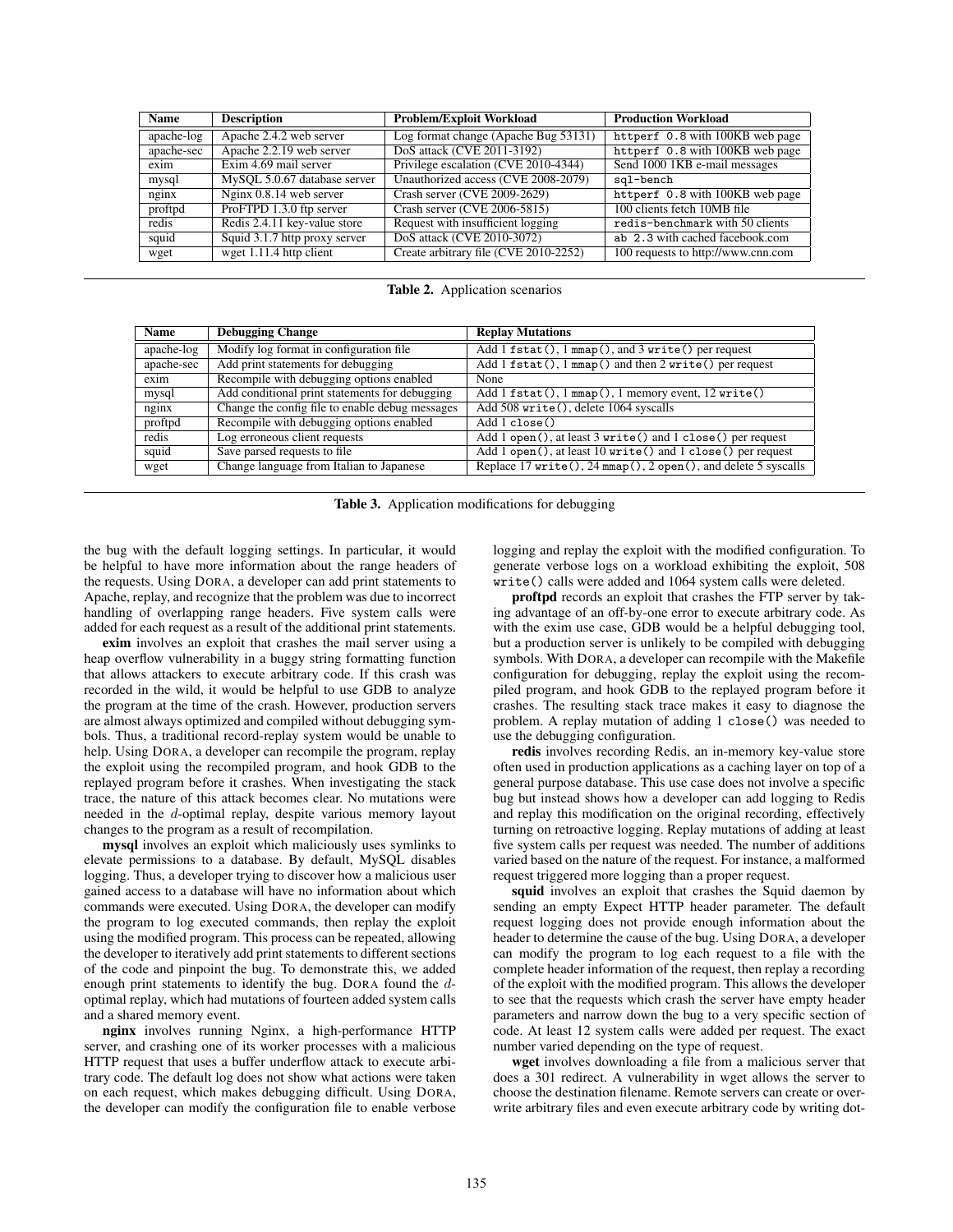file in a home directory. Because this behavior depends on a live server behaving in a particular way, this issue may be difficult to reproduce and debug if it is not noticed immediately. Additionally, to demonstrate the robustness of DORA, we suppose that an Italian developer observes this behavior and wants to show it to a Japanese developer who cannot reproduce the results because the server is no longer available. Using DORA, the second developer can replay wget in a different language, enabling collaborative debugging across international borders and language barriers. While this scenario is tongue-in-cheek, the translation use case is novel and has interesting applications. The replay involved replacing 43 system calls and deleting 5 system calls.

#### 8.2 Patch Validation

For each bug exhibited by the workloads listed in the third column of Table 2, we replayed the bug-inducing workload on the patched application to verify that the patch successfully fixed the bug. Table 5 lists the number of lines of code added and deleted for each patch and the mutations needed for each replay. Redis is not included; since it did not involve an application bug, no patch was necessary. Table 5 shows three interesting points.

First, DORA found the d-optimal replay even with substantial patches of over 400 lines of code changed. The replay mutations that were needed to find the d-optimal replay varied. Many involved executing different system calls, but others involved changes in signal delivery and shared memory accesses. This demonstrates DORA's ability to replay despite a broad range of application modifications so long as the core application semantics remain the same.

Second, we show that production workloads can be replayed using patched applications to verify that the patch does not introduce errors into those workloads. For each workload listed in the last column of Table 2, DORA recorded the workload using the unpatched application, then found a d-optimal mutable replay using patched versions of each application. We examined the output of each mutable replay and verified that the patches did not change application behavior when running the workload. We also compared each original recorded log with the log of the corresponding mutable replay to verify that the patches did not change the application execution in unexpected ways. System administrators could use this technique to test patches before deploying them to have more confidence that they will not break their production systems.

Third, Table 5 shows that the go live feature of the replayer can be used to validate patches even when a recorded exploit crashes a process. The exploit for Nginx caused a worker to crash, and the Squid exploit crashed the entire application. In both cases, DORA does not replay the original SIGSEGV and allows the applications to go live and handle new requests. Although a worker process crashed in the proftpd scenario, DORA did not go live because the proftpd master forks a new worker per connection and is resilient to worker crashes, allowing subsequent requests to be replayed without going live.

#### 8.3 Release Upgrades

To demonstrate another use case of DORA, we took two server applications and recorded them running the benchmarks we used as production workloads as listed in Table 1. We then replayed those executions over a series of 15 release upgrades to verify that the workloads continued to function correctly across upgrades. DORA found the d-optimal replay in all of these cases.

apache-upgrade consists of a series of upgrades of Apache over an 8 month timeframe from 2.2.19 (May 21, 2011) to 2.2.22 (Jan 30, 2012). The upgrades involved changes of more than 5000 lines of code and 277 separate commits. Using DORA, we recorded version 2.2.19 running httperf, then replayed the recording with each subsequent version. We repeated this process for versions

| <b>Name</b> | Recording | <b>Storage</b> | <b>Replay</b> |
|-------------|-----------|----------------|---------------|
|             | Overhead  | Growth         | Speedup       |
| apache-log  | 9.3%      | 31 KB/s        | 3.8x          |
| apache-sec  | 4.8%      | 18 KB/s        | 1.9x          |
| exim        | 4.3%      | $30$ KB/s      | 7.2x          |
| mysql       | 4.7%      | $9.6$ KB/s     | 1.1x          |
| nginx       | 9.7%      | $15$ KB/s      | 2.2x          |
| redis       | 2.6%      | 91 KB/s        | 1.3x          |
| proftpd     | 4.1%      | $22$ KB/s      | 2.6x          |
| squid       | 8.2%      | $124$ KB/s     | 1.2x          |
| wget        | 2.2%      | 19 KB/s        | 11x           |

Table 4. Mutable replay performance

2.2.20 and 2.2.21. DORA successfully replayed all of these application changes. This required various add and delete mutations of read() and brk() calls. Note that we also tried this experiment starting with Apache 2.2.18, but DORA was unable to replay from that version due to core library modifications that caused large shared memory layout changes between Apache 2.2.18 and 2.2.19.

redis-upgrade consists of a series of upgrades of Redis over a 7 month timeframe from 2.4.1 (October 17, 2011) to 2.4.13 (May 2, 2012). The upgrades involved changes of more than 4000 lines of code in 137 separate commits. Using DORA, we recorded version 2.4.1 running redis-benchmark, then replayed the recording with each later version. We also repeated this experiment for version 2.4.2 and upgrades 2.4.3 to 2.4.13, version 2.4.3 and upgrades 2.4.13 to 2.4.4, and so on. DORA successfully replayed all of these application changes. They required add and delete mutations of 12 different system calls, including open(), close(), read(), write(), mmap(), munmap() and time() system calls.

#### 8.4 Performance

To quantify the performance costs of using DORA, we measured the runtime overhead of recording and replaying the production workloads listed in the last column of Table 2. Table 4 shows the overhead of recording the production workload with the unpatched application, the storage growth rate of recording, and the speedup when replaying the recording with the patched application. Unless otherwise noted, default configuration options were used for all applications. The standard deviations for all measurements were negligible.

The recording overhead in all cases was less than 10% even for CPU-bound workloads designed to stress application performance. For example, Squid performance was measured with a fully cached web page, resulting in a CPU intensive workload. Even with these unfavorable workloads, the results indicate that DORA can be used in production systems with modest overhead.

Similarly, the time to replay the original recording on the original application was in all cases faster than the original execution; in one case, it was over an order of magnitude faster. This is because DORA can bypass blocking system calls that sleep. Since production servers are likely to sleep more and service requests less frequently than in our benchmarks, replay speedup will be much higher in practice.

While recording, the log was streamed through gzip before being persisted to disk. The storage growth rates ranged from 10 KB/s to 130 KB/s. These storage requirements are modest considering our workloads. DORA would take almost three months to fill a 1 TB drive at the worst of these rates, which makes it an affordable and practical solution.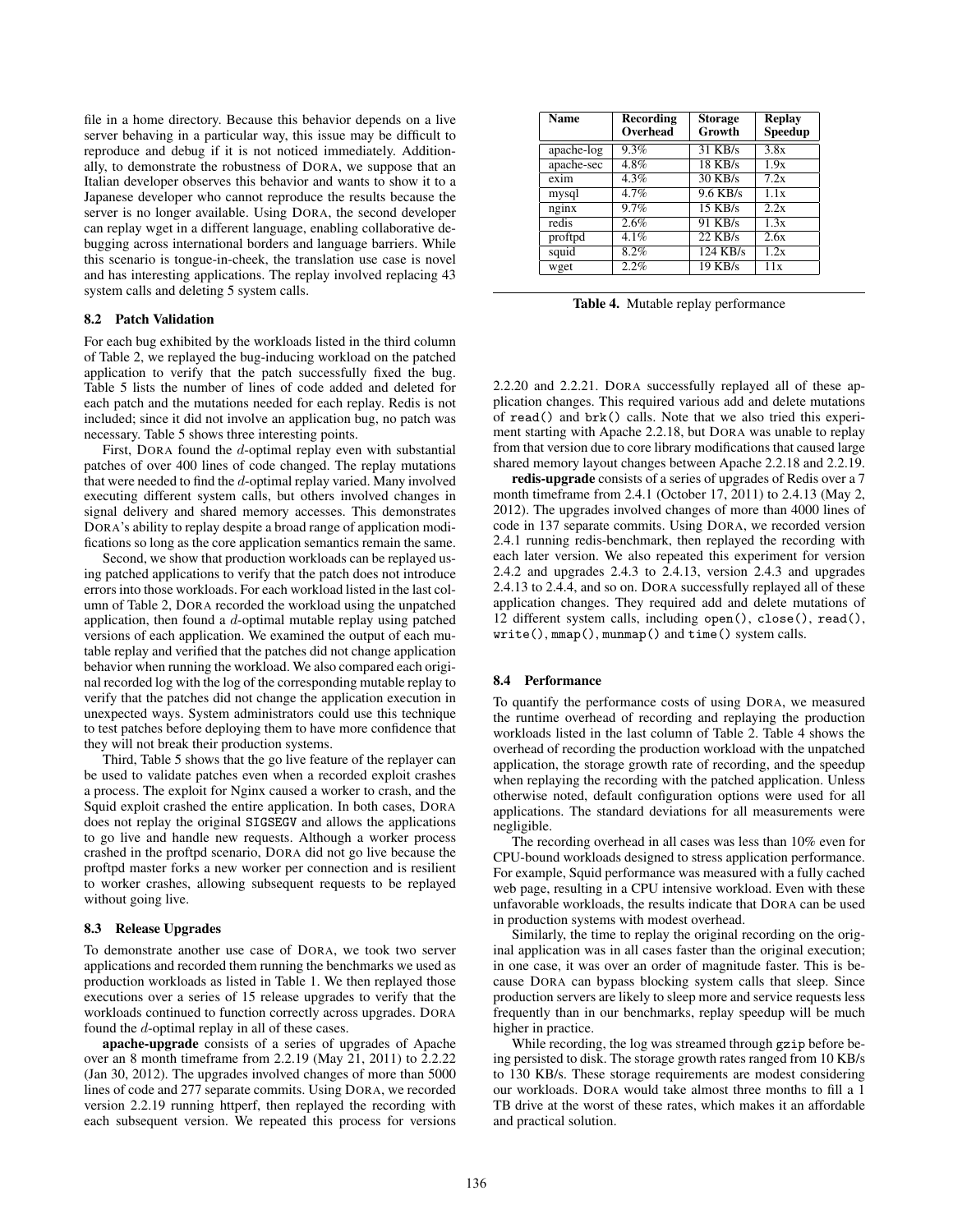| <b>Name</b> | Patch LOC $+/-$ | <b>Replay Mutations</b>                                                              |
|-------------|-----------------|--------------------------------------------------------------------------------------|
| apache-log  | $39 + 39$       | Add 1 write () per truncated log entry                                               |
| apache-sec  | $292 + 154$     | Add 1 write () and replace 1 writev () per request                                   |
| exim        | $7+.0-$         | Delete 18 syscalls, add 29 syscalls                                                  |
| mysql       | $170 + 60$      | Add 29 1stat(), delete 79 syscalls, add 1 write(), delete 15 and add 8 memory events |
| nginx       | $9+0.5-$        | Delete 1 write () and replace 1 writev () per request, then go live on crash         |
| proftpd     | $17 + 3$        | Delete 694 syscalls, add 38 syscalls, delete a SIGSEGV                               |
| squid       | $38 + 33$       | Delete a SIGSEGV, 1 close(), 1 stat(), 1 write(), then go live                       |
| wget        | $43 + 12$       | Replace 9 syscalls among stat(), write(), open(), utime()                            |

Table 5. Application patches tested against exploits

## 9. Related Work

Many record-replay approaches have been proposed to improve bug reproducibility debugging [2, 3, 7, 11, 18, 19, 21, 22, 26, 27], but none allows for mutable replay. Some approaches propose relaxing the requirement of deterministic replay for performance reasons. For example, ODR [2] proposes only ensuring that the output is deterministically replayed for replay debugging. This is quite different from mutable replay, in which the output may change due to application changes.

Some record-replay systems can support a form of deterministic replay that may differ in limited ways from the original recorded execution. Crosscut [8] can reduce the information recorded in a log so that, for example, sensitive information can be purged before replay. Our previous work on Scribe [16] replays a recorded application execution until a specified point, and then transitions to live execution instead of replaying the rest of the log. Our previous work on Racepro [17] detects process races due to dependencies in the ordering of system calls by recording an application execution to a log, identifying a pair of system calls that may be racy, truncating the log at the occurrence of the pair of system calls, inverting their order, and then replaying the truncated log with the reordered system calls to detect process races. However, Racepro only supports changes that reorder system calls and does not support changes in the middle of replay. None of these approaches supports mutable replay, but mutable replay could be useful for some of these systems. For example, Racepro could use mutable replay to avoid replay divergence and more effectively detect process races. Another race detection tool [19] uses the iDNA [3] record-replay framework and would also benefit from mutable replay.

A few record-replay systems allow new code to be run while replaying a recorded execution [7, 12]. However, this new code cannot have any side effects on the program. If a replay diverges due to new code, these systems must rollback to a point prior to the divergence for the replay to continue. In contrast, DORA allows replay to continue even after divergence; side effects due to new code are preserved. Moreover, unlike DORA, these other approaches prevent application developers from leveraging existing configurable application functionality and instead require that developers learn a new complex system. Because these other approaches work at a VM level, they are fundamentally limited in their abilities to perform mutable replay and support the kind of application changes supported by DORA. Finally, none of these other approaches work on multicore or multiprocessor systems.

A concept of mutable replay was mentioned as a part of DSF [28], a Java-only framework for implementing distributed algorithms. DSF recognized that existing replay approaches did not allow adding print statements for debugging. DSF requires that all applications to be written using its framework, requires modification to the applications, and is primarily simulation-based. Furthermore, DSF presents no algorithms or mechanisms for actually doing mutable replay, and presents no experimental results demonstrating the ability to do mutable replay. More recently, a study has assessed the potential utility of mutable replay on real patches [13], though no mutable replay system or results are presented. DORA presents the first system that achieves transparent mutable replay, requires no application modifications, and demonstrates experimentally that mutable replay can be used with real applications.

Alternative techniques have been proposed to help with patch validation, one use case of mutable replay. Band-aid patching [23] and delta execution [29] instrument patches to identify portions of an application that have changed, execute both the unpatched and patched code paths either serially or in parallel, and select the results from one path or merge the results from both paths. However, these approaches incur substantial performance overhead. Many simple patches cannot be handled by these approaches, such as simple changes to data structures. Unlike DORA, these approaches do not allow patch validation on a recorded bug or offline patch validation on a production workload. Furthermore, they are designed for patch validation only and are not effective for debugging.

Self-healing systems have been proposed which record the occurrence of a bug, then automatically generate and apply a patch as a temporary fix to the problem [24]. DORA is complementary to these systems and can be used to verify that a generated patch successfully fixes problems that occurred in the original workload.

Finding a mutable replay has some similarities to the edit distance and longest common subsequence problems, which have applications to approximate string matching and bioinformatics. In those problems however, both sequences being used for matching are known in advance. In contrast, mutable replay must match a known execution log with an execution sequence that is not known in advance, so these algorithms cannot be directly applied.

## 10. Conclusions and Future Work

DORA introduces the concept of mutable record-replay and is the first transparent mutable record-replay system. It enables, for the first time, a recording of an application execution to be replayed using a modified version of the application for a large class of application changes. This is made possible by the use of lightweight operating system mechanisms to record and replay without imposing unnecessary timing and ordering constraints. DORA introduces an explorer that directs the replay mechanism to identify a mutable replay of the modified aplication that minimizes differences with the original unmodified application execution.

Our experimental results on a Linux prototype demonstrate that mutable replay is feasible across a wide range of real-world applications and application changes which can reach thousands of lines of code, even without support for major changes to core application semantics. We show that mutable replay is useful for enabling common debugging techniques not possible with previous record-replay systems. We also show that mutable replay enables validation of security patches against both exploits and production workloads. This is all accomplished without requiring source code modifications and with low recording overhead, enabling usage on